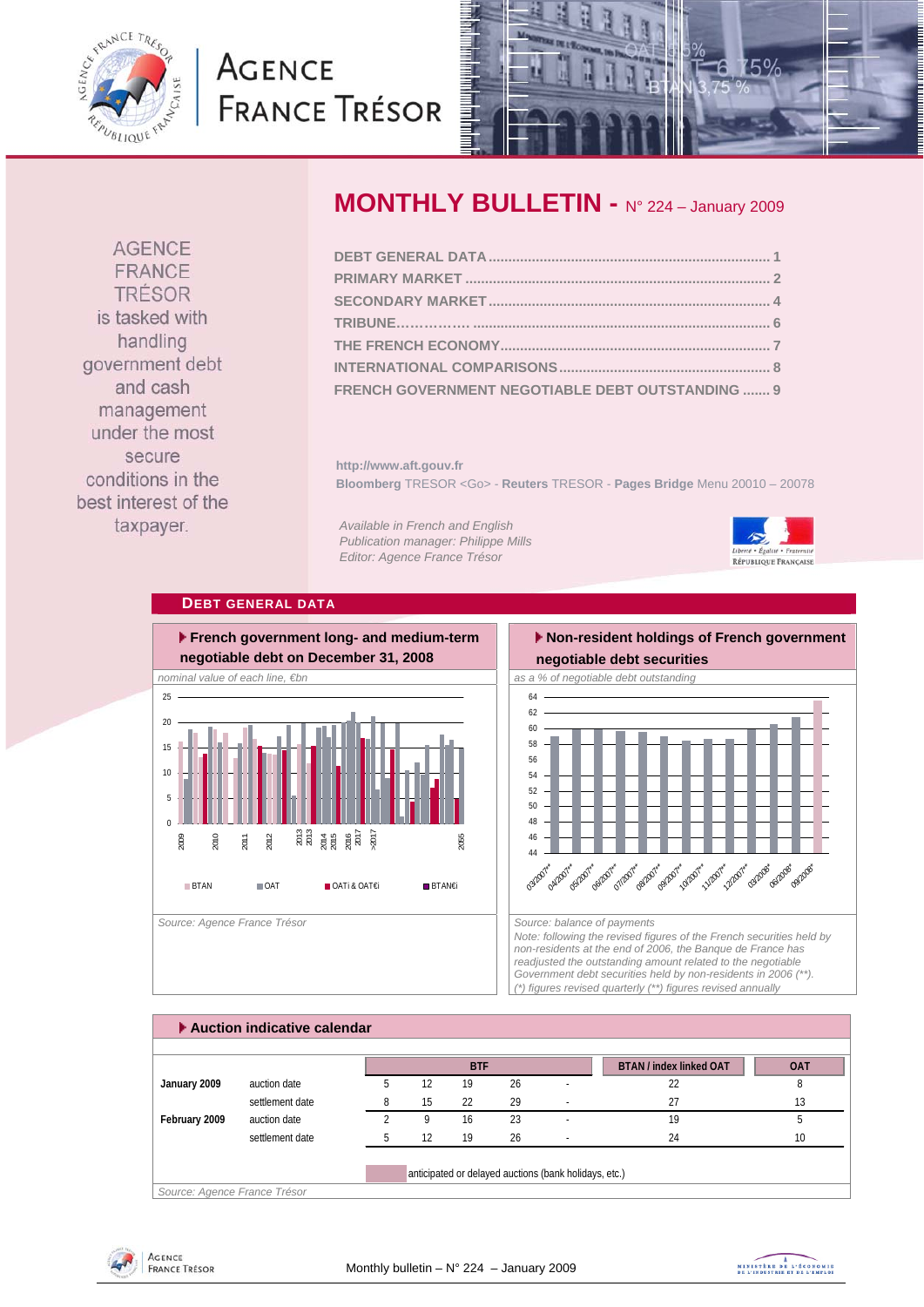### **NEWS AFT will remain transparent and flexible in 2009**

The medium- and long-term financing programme for 2009 has been set at €145 billion net of buybacks, following borrowing of €128.5 billion in 2008. The increase in the State funding requirement can be explained by the gloomy international economic outlook, which calls for government support for the economy, along with the increase in bond redemptions.

At the end of 2008, AFT pre-financed some of the funding requirement for 2009 in response to the strong demand for Treasury securities and to limit the amount that has to be raised in 2009 as far as possible. This strategy has provided the resources needed to implement the economic support plan right from the start of the year.

The principles of transparency, predictability and regularity are more important than ever for AFT, which as reasserted its commitment to providing liquidity all along the yield curve. This will mean creating new 2-year, 5-year (two new lines) and 10-year benchmark lines. Discussions could start with Primary Dealers on the timeliness of a new long-term benchmark issue. AFT has reasserted its commitment to provide liquidity for index-linked bonds. French bonds linked to the French CPI and the eurozone HICP should account for some 10% of the medium- and longterm issuance. The demand for Treasury bills has been strong. Outstanding BTFs will increase by €23 billion and are projected to reach approximately €161 billion by the end of 2009.

As it showed in 2008, AFT can be flexible to meet final demand and may tap older lines. The number of auction dates for the year has been increased from 20 to 22 to ensure more even distribution of issuance.

#### **PRIMARY MARKET**





12/08 1/09 2/09 3/09 4/09 5/09 6/09 7/09 8/09 9/09 10/09 11/09

 $\overline{0}$ 

*Source : Agence France Trésor* 

AGENCE **FRANCE TRÉSOR**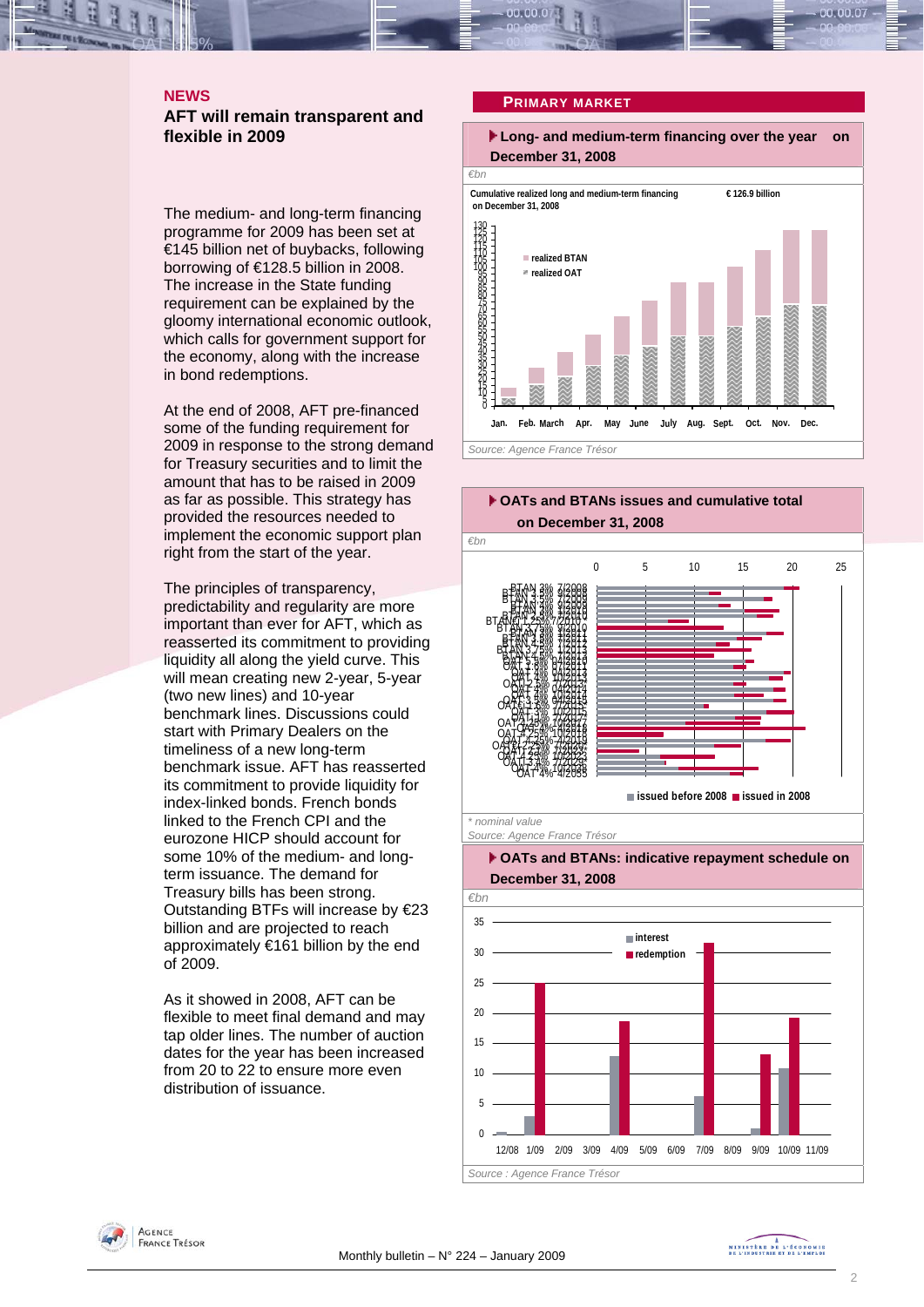#### **OAT and BTAN auctions – December 2008**

# *No auction in December*

00.00.0

 *Source: Agence France Trésor* 

*€m* 

| <b>EXTE</b> auctions - December 2008 |            |            |            |            |            |            |
|--------------------------------------|------------|------------|------------|------------|------------|------------|
| $\epsilon$ m                         |            |            |            |            |            |            |
|                                      | <b>BTF</b> | <b>BTF</b> | <b>BTF</b> | <b>BTF</b> | <b>BTF</b> | <b>BTF</b> |
|                                      | 1 month    | 2 month    | 3 month    | 4 month    | 6 month    | 1 year     |
| <b>Auction date</b>                  |            | 12/1/2008  | 12/1/2008  | 12/1/2008  |            | 12/1/2008  |
| Settlement date                      |            | 12/4/2008  | 12/4/2008  | 12/4/2008  |            | 12/4/2008  |
| Maturity                             |            | 2/12/2009  | 3/5/2009   | 4/9/2009   |            | 11/19/2009 |
| <b>Total issued amount</b>           |            | 1.680      | 3.794      | 1,082      |            | 1.611      |
| Weighted average rate                |            | 2.133%     | 2.081%     | 2.084%     |            | 1,995%     |
| <b>Auction date</b>                  |            | 12/8/2008  | 12/8/2008  |            | 12/8/2008  |            |
| Settlement date                      |            | 12/11/2008 | 12/11/2008 |            | 12/11/2008 |            |
| Maturity                             |            | 2/19/2009  | 3/5/2009   |            | 5/7/2009   |            |
| <b>Total issued amount</b>           |            | 1.576      | 3,671      |            | 1,504      |            |
| Weighted average rate                |            | 2.043%     | 2.039%     |            | 2.042%     |            |
| <b>Auction date</b>                  |            | 12/15/2008 | 12/15/2008 |            | 12/15/2008 | 12/15/2008 |
| Settlement date                      |            | 12/18/2008 | 12/18/2008 |            | 12/18/2008 | 12/18/2008 |
| Maturity                             |            | 2/26/2009  | 3/19/2009  |            | 5/20/2009  | 11/19/2009 |
| <b>Total issued amount</b>           |            | 2,246      | 3,365      |            | 1,688      | 1,128      |
| Weighted average rate                |            | 1.978%     | 1.939%     |            | 2.026%     | 2.015%     |
| <b>Auction date</b>                  |            |            | 12/22/2008 | 12/22/2008 | 12/22/2008 | 12/22/2008 |
| Settlement date                      |            |            | 12/24/2008 | 12/24/2008 | 12/24/2008 | 12/24/2008 |
| Maturity                             |            |            | 3/19/2009  | 5/7/2009   | 6/4/2009   | 11/19/2009 |
| <b>Total issued amount</b>           |            |            | 3,766      | 1,026      | 1,567      | 1,046      |
| Weighted average rate                |            |            | 1.724%     | 1.766%     | 1.787%     | 1.811%     |
|                                      |            |            |            |            |            |            |
|                                      |            |            |            |            |            |            |

*Source: Agence France Trésor* 



00.00.07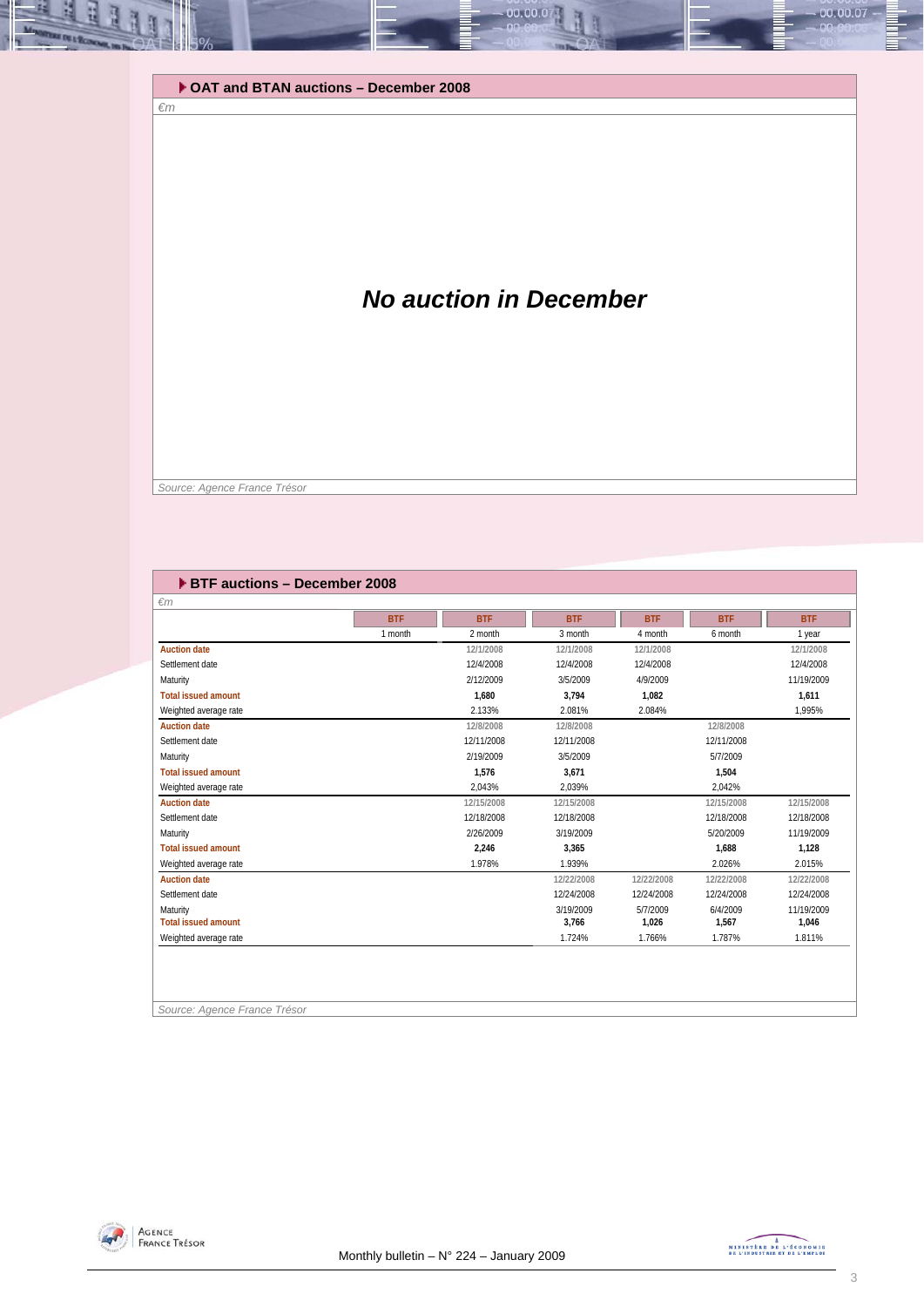









*(1) difference between the yield of the OAT 4% April 2013 and the yield of the OATi 2.5% July 2013 (2) difference between the yield of the OAT 5% April 2012 and the yield of the OAT€i 3% July 2012 (3) difference between the yield of the OAT 5.5% April 2029 and the yield of the OATi 3.4% July 2029 (4) difference between the yield of the OAT 5.75% October 2032 and the yield of the OAT€i 3.15% July 2032* 

| $\blacktriangleright$ Negotiable government debt and swaps |          |          |          |         |          |         |         |                 |                 |  |  |
|------------------------------------------------------------|----------|----------|----------|---------|----------|---------|---------|-----------------|-----------------|--|--|
| $\varepsilon$ bn                                           |          |          |          |         |          |         |         |                 |                 |  |  |
|                                                            | end      | end      | end      | end     | end      | end     | end     | end of November | end of December |  |  |
|                                                            | 2001     | 2002     | 2003     | 2004    | 2005     | 2006    | 2007    | 2008            | 2008            |  |  |
| Negotiable government debt                                 |          |          |          |         |          |         |         |                 |                 |  |  |
| outstanding                                                | 653      | 717      | 788      | 833     | 877      | 877     | 921     | 1013            | 1017            |  |  |
| OAT                                                        | 443      | 478      | 512      | 552     | 593      | 610     | 641     | 681             | 681             |  |  |
| <b>BTAN</b>                                                | 158      | 151      | 167      | 184     | 189      | 200     | 202     | 198             | 198             |  |  |
| <b>BTF</b>                                                 | 52       | 88       | 109      | 97      | 95       | 66      | 78      | 134             | 138             |  |  |
| <b>Swaps outstanding</b>                                   | 37       | 61       | 61       | 61      | 52       | 44      | 42      | 30              | 28              |  |  |
| Average maturity of the negotiable debt                    |          |          |          |         |          |         |         |                 |                 |  |  |
| before swaps                                               | 6 years  | 5 years  | 5 years  | 6 years | 6 years  | 7 years | 7 years | 6 years         | 6 years         |  |  |
|                                                            | 47 days  | 343 days | 297 days | 79 days | 267 days | 45 days | 51 days | 324 days        | 292 days        |  |  |
| after swaps                                                | 5 years  | 5 years  | 5 years  | 6 years | 6 years  | 7 years | 7 years | 6 years         | 6 years         |  |  |
|                                                            | 358 days | 266 days | 235 days | 33 days | 228 days | 16 days | 29 days | 308 days        | 276 days        |  |  |
|                                                            |          |          |          |         |          |         |         |                 |                 |  |  |
|                                                            |          |          |          |         |          |         |         |                 |                 |  |  |
|                                                            |          |          |          |         |          |         |         |                 |                 |  |  |
| Source: Agence France Trésor                               |          |          |          |         |          |         |         |                 |                 |  |  |



MINISTÈRE DE L'ÉCONOMIE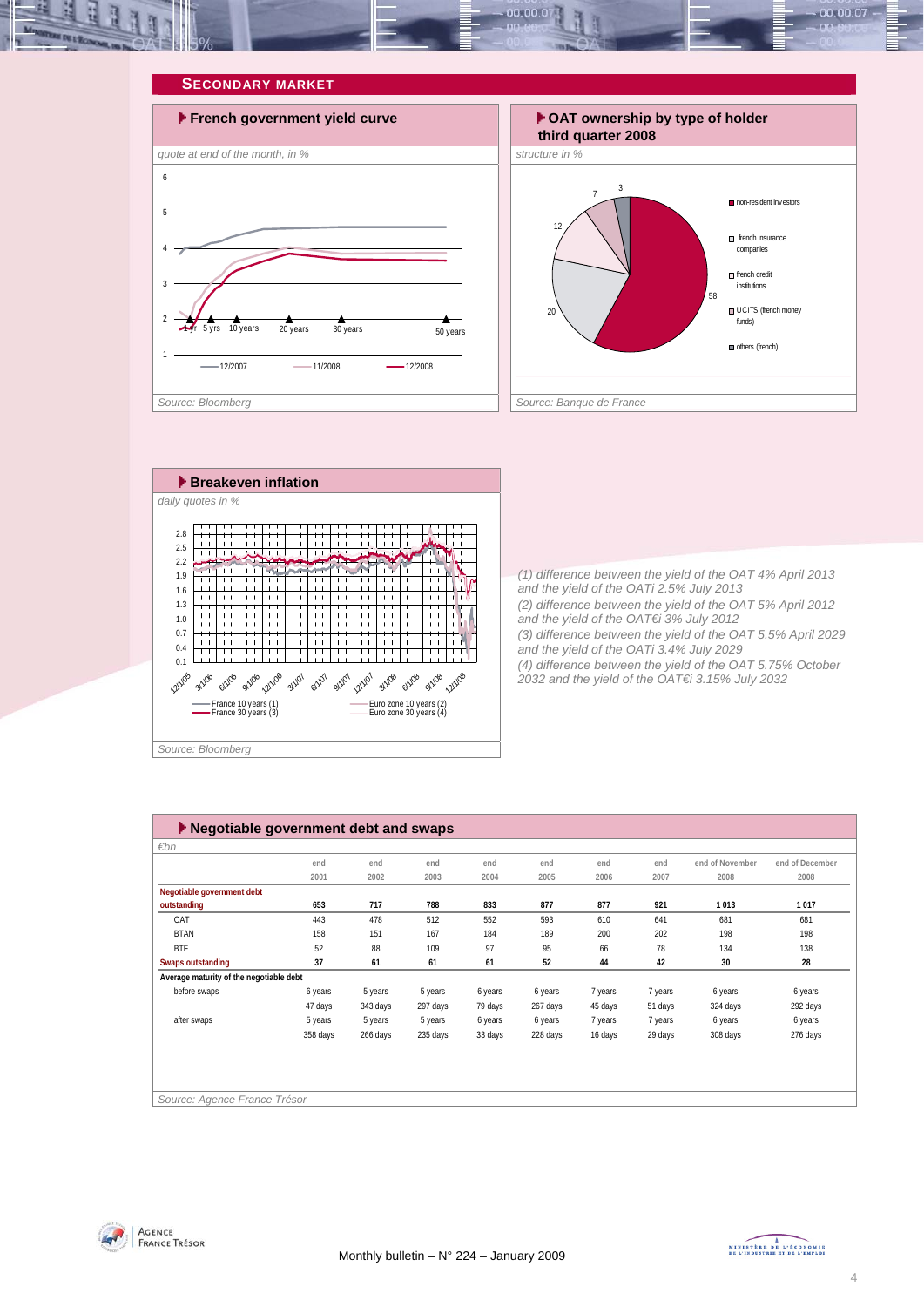

 $00.00.0$ 







MINISTREE DE L'ÉCONOMIE

00.00.07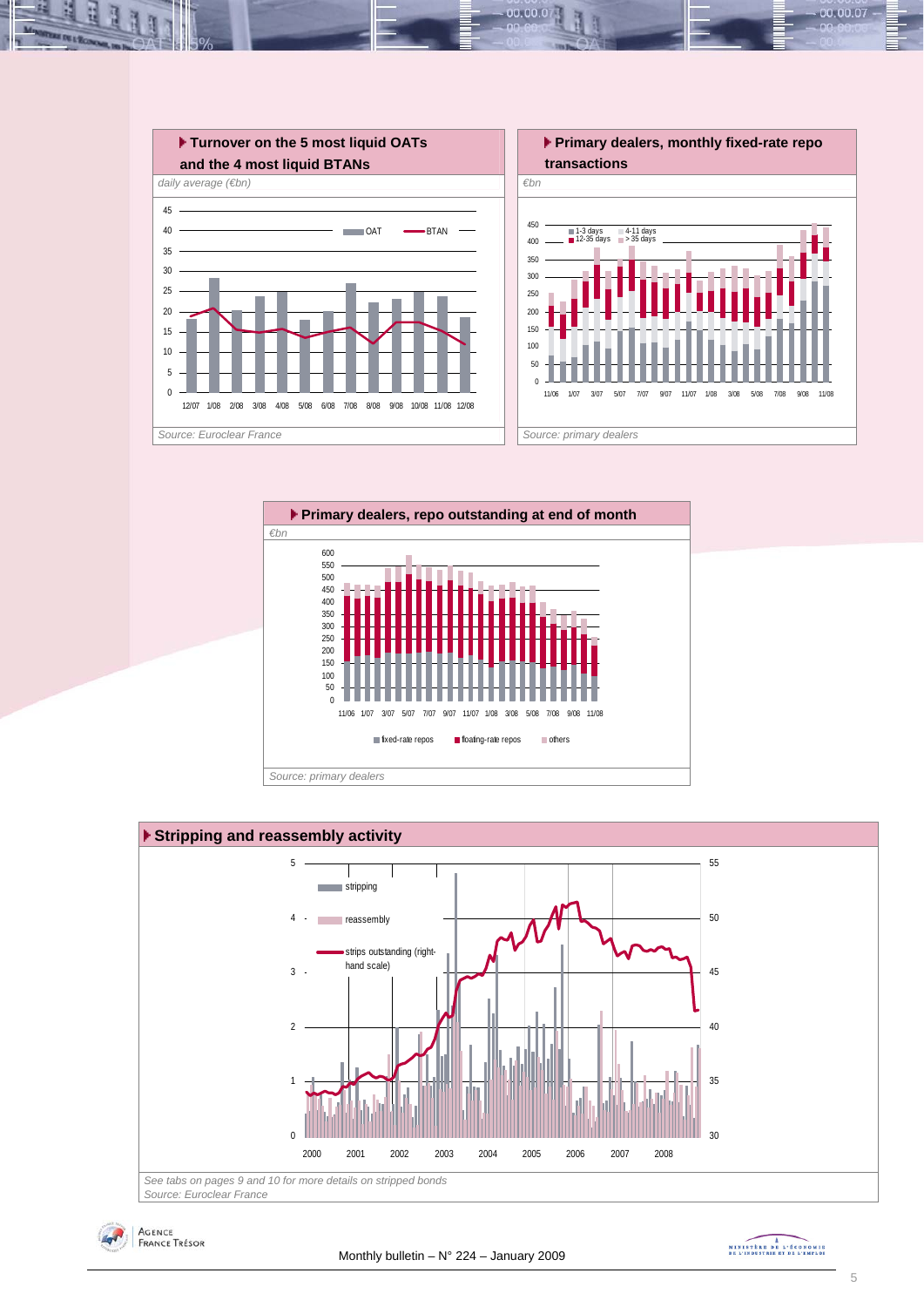

#### **TRIBUNE**

## **Unconventional monetary policy**

**By Laurent Bilke, Economic Research, EMEA Nomura International plc** 

The global financial and economic crisis has clearly taken a new turn in the past few weeks, with spiralling effects appearing, while the root of the problem - the presence of illiquid assets in their balance sheet - has not been entirely dealt with. Central banks have all joined in, slashing rates in a dramatic way, but there is no agreement on what actions can be taken beyond that.

From that standpoint, lessons should be drawn from the Japanese experience of unconventional monetary policy. From 2001 to 2006, the Bank of Japan assigned targets for commercial banks' reserve holdings at the Central Bank. With interest rates having been cut to zero, the intention was to implement an alternative, tangible target for the

| ▶ Consolidated foreign claims of reporting banks as of end of<br><b>June 2008</b><br>(bn USD) |           |                         |       |                          |             |
|-----------------------------------------------------------------------------------------------|-----------|-------------------------|-------|--------------------------|-------------|
|                                                                                               |           |                         |       |                          |             |
|                                                                                               | Euro Area | United<br><b>States</b> | Japan | <b>United</b><br>Kingdom | Switzerland |
| Developping countries                                                                         | 2469      | 508                     | 217   | 681                      | 220         |
| Africa & Middle East                                                                          | 243       | 42                      | 26    | 202                      | 26          |
| Asia & Pacific                                                                                | 398       | 221                     | 139   | 322                      | 82          |
| Europe                                                                                        | 1258      | 63                      | 28    | 45                       | 64          |
| Latin America/Caribbean                                                                       | 570       | 182                     | 23    | 111                      | 48          |
|                                                                                               |           |                         |       |                          |             |
| Source: BIS, Nomura                                                                           |           |                         |       |                          |             |

liquidity the Central Bank was providing to banks and gradually increase it. But the "experiment" produced mixed results because it was dealing more with the consequences of the problems than the causes. Bank lending did not really improve in an environment where both corporations and financial institutions were constrained by balance sheet adjustments.

The US Federal Reserve is operating differently. Rather than prioritising the liability side of its balance sheet (the liquidity use) as the Bank of Japan did, the Fed is focusing more on the asset side. It offers to take banks assets which have become illiquid against liquid assets and takes them on its own balance sheet. The Central Bank does not intend to force banks to lend; rather, it is seeking to create the conditions that will allow them to resume their lending. Federal Reserve Chairman Ben Bernanke has stressed the difference between the Bank of Japan's approach of "quantitative easing" with his own, which he calls "credit easing".

The debate on these issues is comparatively far less advanced in Europe. The ECB has recently made some significant changes to its operational framework, leading to an increase in the size of its balance sheet. But, so far, the Central Bank has done so with a short-term objective - to avoid any shortage of liquidity in the European banking system following the disruption of money markets - rather than with a view to facilitating the ongoing balance sheet adjustments. These adjustments are, however, as essential in Europe as they are in the United States in our opinion because a number of European banks are highly leveraged and could be further weakened by a further downturn in emerging economies to which they are strongly exposed.

The Japanese experience teaches us that merely increasing available liquidity is not enough, so long as the roots of the problem have not been dealt with. And the best way for policy makers to accelerate the adjustment process is to lighten the burden of distressed assets on the banks.

*NB: this Agence France Trésor forum offers economists an opportunity to express their personal opinion. Thus, the above article strictly reflects the author's view, and should not be construed as expressing the viewpoints of Agence France Trésor or the Ministry of the Economy, Industry and Employment.* 

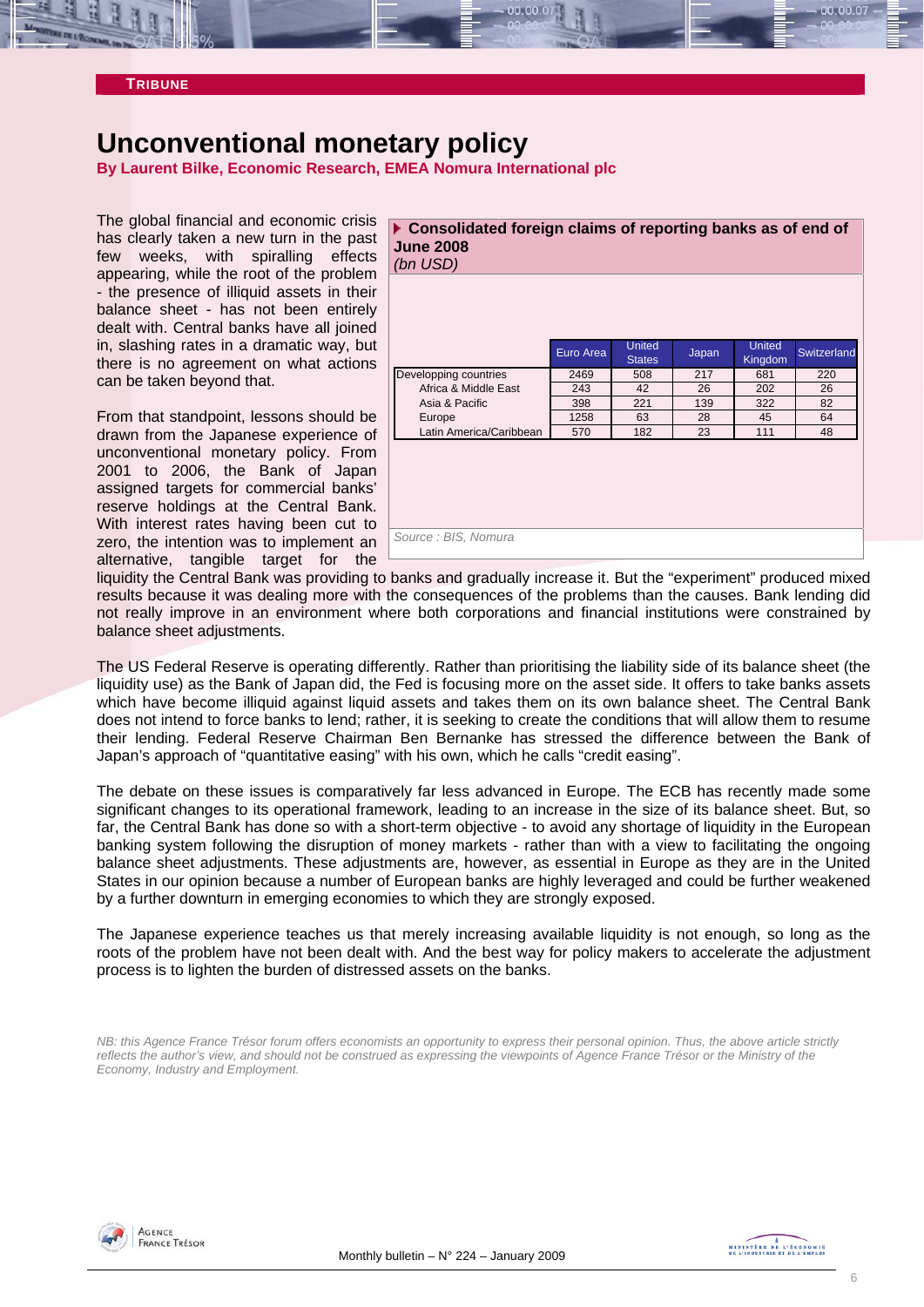

### **THE FRENCH ECONOMY**

| $\blacktriangleright$ Macro-economic forecast |      |      |             |  |  |  |  |  |  |  |
|-----------------------------------------------|------|------|-------------|--|--|--|--|--|--|--|
| Real growth rate as a %                       |      |      |             |  |  |  |  |  |  |  |
|                                               | 2007 | 2008 | 2009        |  |  |  |  |  |  |  |
| French GDP                                    | 2.2  | 1.0  | $0.2 - 0.5$ |  |  |  |  |  |  |  |
| Furo zone GDP                                 | 2,6  | 1,4  | 1,0         |  |  |  |  |  |  |  |
| Household consumption                         | 2.5  | 1.1  | 1.9         |  |  |  |  |  |  |  |
| <b>Business investment</b>                    | 7.4  | 2,0  | 2,0         |  |  |  |  |  |  |  |
| Exports                                       | 3,1  | 1.6  | 2,2         |  |  |  |  |  |  |  |
| <b>Imports</b>                                | 5,5  | 1.5  | 2,1         |  |  |  |  |  |  |  |
| Consumer prices                               | 1,5  | 2.9  | 2,0         |  |  |  |  |  |  |  |
| (year-on-year)                                |      |      |             |  |  |  |  |  |  |  |
|                                               |      |      |             |  |  |  |  |  |  |  |

#### **Execent economic indicators**

| Industrial output*, year-on-year       | $-9.0%$       | 11/2008    |
|----------------------------------------|---------------|------------|
| Household consumption*, year-on-year   | 1.0%          | 11/2008    |
| Unemployment rate (ILO)                | 7.3%          | 9/2008     |
| Consumer prices, year-on-year          |               |            |
| all items                              | 1.0%          | 12/2008    |
| all items excluding tobacco            | 1.0%          | 12/2008    |
| Trade balance, fob-fob, sa             | $-6.2$ FUR bn | 11/2008    |
| п                                      | $-7.0$ FUR bn | 10/2008    |
| Current account balance, sa            | $-4.4$ FUR bn | 11/2008    |
| п                                      | $-4.7$ FUR bn | 10/2008    |
| 10-year constant maturity rate (TEC10) | 3.42%         | 12/31/2008 |
| 3-month interest rate (Euribor)        | 2.892%        | 12/31/2008 |
| FUR / USD                              | 1.3917        | 12/31/2008 |
| FUR / JPY                              | 126.14        | 12/31/2008 |
| $*moment$                              |               |            |

*\*manufactured goods –* 

*Source: Insee; Ministry of the Economy, Industry and Employment; Banque de France* 

*Source: Ministry of the Economy, Industry and Employment, Draft budget Bill 2009* 





|                    |          |          |          | end of November level |          |
|--------------------|----------|----------|----------|-----------------------|----------|
|                    | 2006     | 2007     | 2006     | 2007                  | 2008     |
| General budget     |          |          |          |                       |          |
| balance            | $-42.48$ | $-38.19$ | $-45.93$ | $-46.83$              | $-59.17$ |
| revenue            | 230,40   | 232,44   | 196.28   | 199.58                | 193.55   |
| expenditure        | 272,88   | 270,63   | 242,21   | 246,42                | 252,71   |
| Balance of special |          |          |          |                       |          |
| Treasury accounts  | 3,48     | $-0.21$  | $-9.30$  | $-8,43$               | $-7,42$  |
| General budget     |          |          |          |                       |          |
| outturn            | $-39.00$ | $-38.40$ | $-55.23$ | $-55.27$              | $-66.58$ |
|                    |          |          |          |                       |          |
|                    |          |          |          |                       |          |



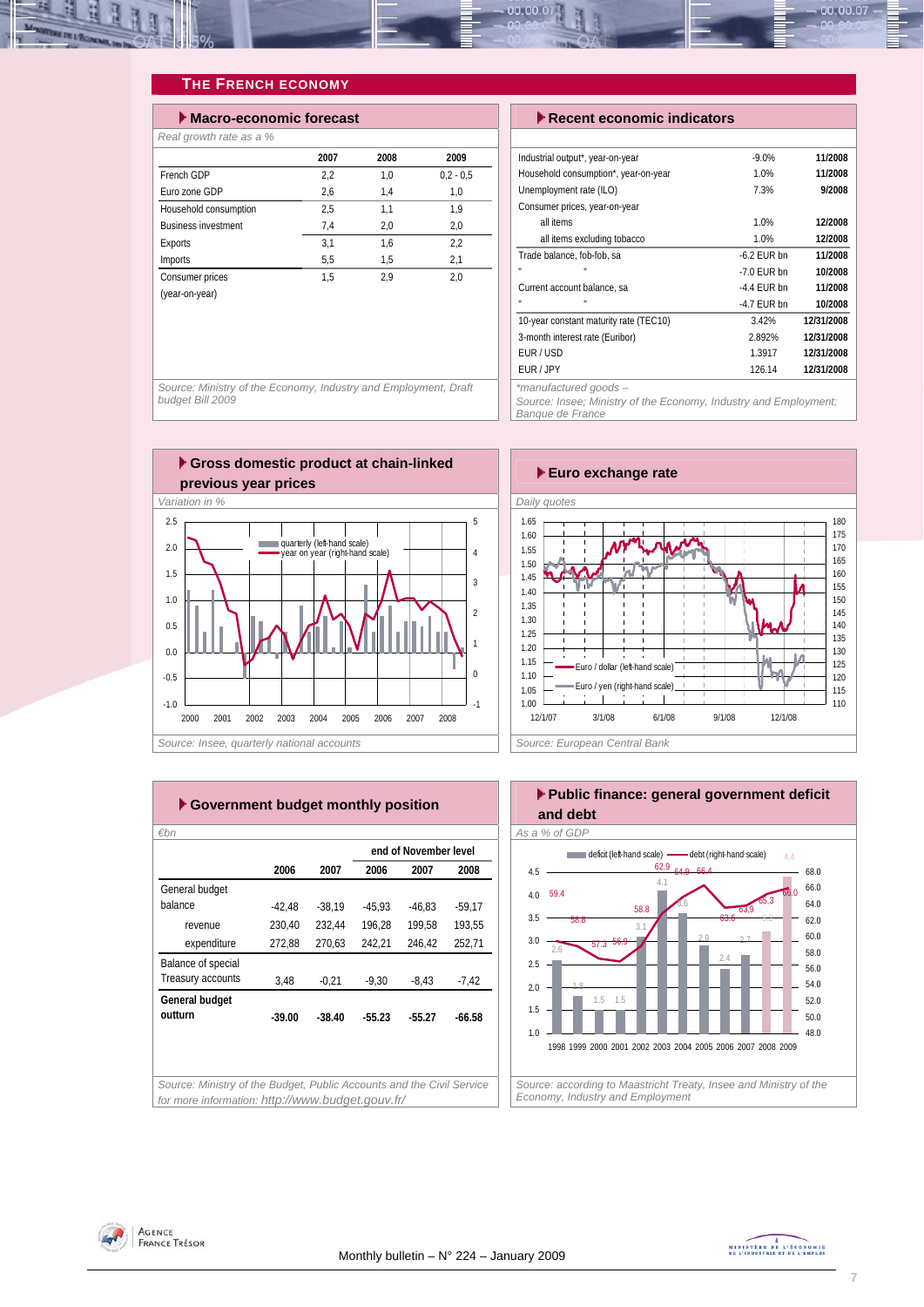|    | ▶ Timetable for the release of French economic indicators |    |                                                         |  |  |  |  |  |
|----|-----------------------------------------------------------|----|---------------------------------------------------------|--|--|--|--|--|
|    | January 2009                                              |    | February 2009                                           |  |  |  |  |  |
| 6  | Household confidence survey: December survey              | 6  | Gross foreign exchange reserves in January              |  |  |  |  |  |
| 8  | Gross foreign exchange reserves in December               | 6  | Foreign trade in December                               |  |  |  |  |  |
| 9  | Foreign trade in November                                 | 10 | Industrial output in December                           |  |  |  |  |  |
| 9  | Industrial output in November                             | 11 | Balance of payments in December                         |  |  |  |  |  |
| 13 | Central government budget: statement at end of November   | 12 | Industrial Investments: January survey                  |  |  |  |  |  |
| 14 | Balance of payments in November                           | 13 | Central government budget: statement at end of December |  |  |  |  |  |
| 14 | Consumer prices: index for December                       | 13 | National quarterly accounts: first results Q4-2008      |  |  |  |  |  |
| 22 | Household consumption of manufactured goods in December   | 13 | Payroll employment: provisional results Q4-2008         |  |  |  |  |  |
| 23 | Industrial trends: monthly survey for January             | 13 | Wages: provisional statistics Q4-2008                   |  |  |  |  |  |
| 27 | New building starts in December                           | 20 | Consumer prices: index for January                      |  |  |  |  |  |
| 28 | Household confidence survey: January survey               | 20 | Industrial trends: February survey                      |  |  |  |  |  |
| 28 | Industrial trends: quaterly survey for January            | 24 | Household consumption of manufactured goods in January  |  |  |  |  |  |
| 29 | Job seekers in December                                   | 24 | New building starts in January                          |  |  |  |  |  |
| 30 | Industrial producer prices: December index                | 24 | Household confidence survey: February survey            |  |  |  |  |  |
| 30 | Net foreign exchange reserves in December                 | 26 | Job seekers in January                                  |  |  |  |  |  |
|    |                                                           | 27 | Net foreign exchange reserves in January                |  |  |  |  |  |
|    | Harmonized index of consumer prices - Eurozone (Eurostat) |    |                                                         |  |  |  |  |  |
|    | Index for December: January 15                            |    |                                                         |  |  |  |  |  |
|    | Index for January: February 27                            |    |                                                         |  |  |  |  |  |

 $-00.00.07$ 

### **INTERNATIONAL COMPARISONS**







百

Æ

 $-00.00.07 -$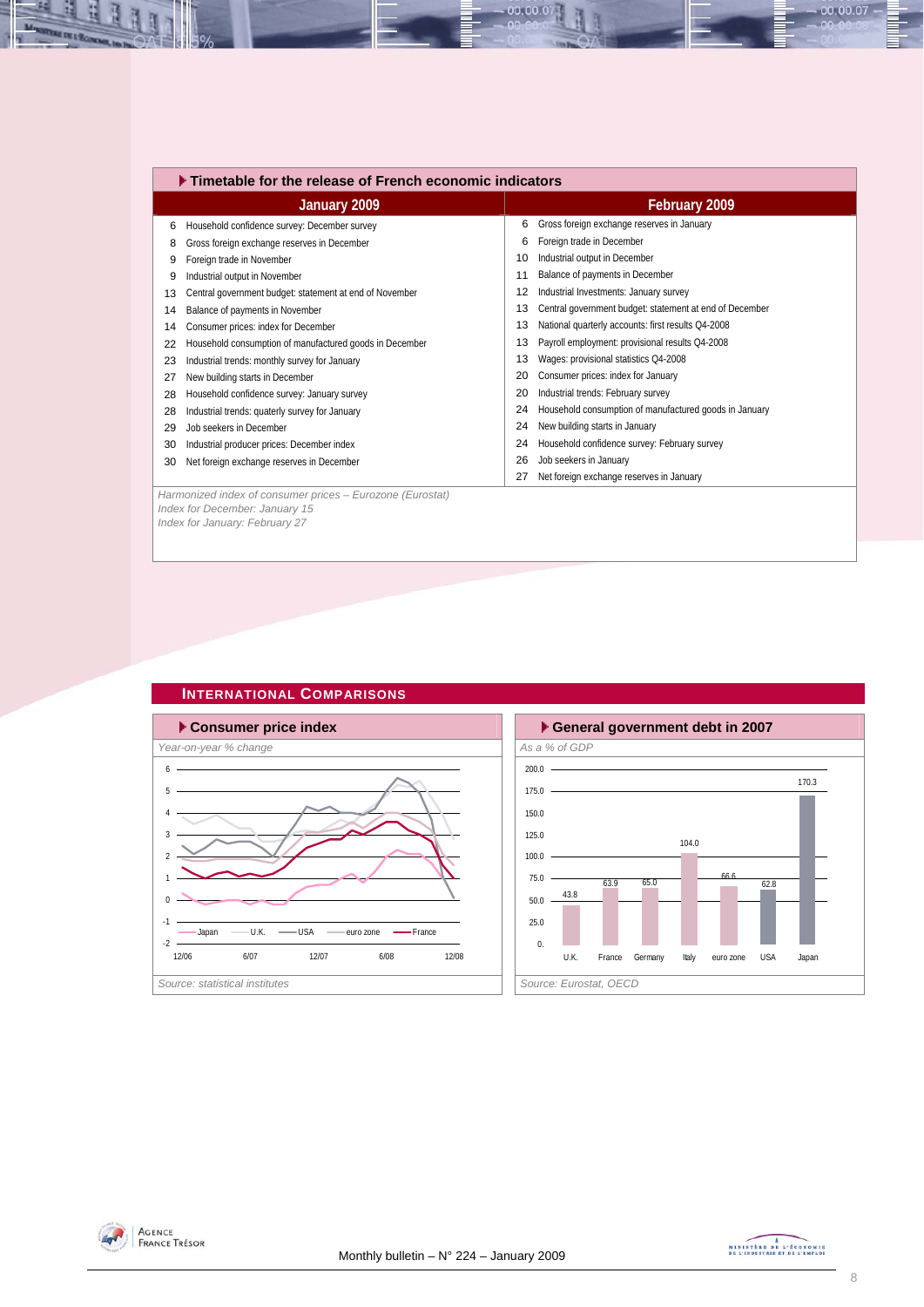

 $-00,00,07$ 

 **OAT au 31 décembre 2008** */ fungible Treasury bonds at December 31, 2008*

| En euros                                    |                                                                                                                                                                                                                                                                                                     |                                  |                                                                       |                  |                            |                                             |                                                            |                                                  |                                                                                  |                |                          |
|---------------------------------------------|-----------------------------------------------------------------------------------------------------------------------------------------------------------------------------------------------------------------------------------------------------------------------------------------------------|----------------------------------|-----------------------------------------------------------------------|------------------|----------------------------|---------------------------------------------|------------------------------------------------------------|--------------------------------------------------|----------------------------------------------------------------------------------|----------------|--------------------------|
| <b>CODE ISIN</b><br><b>Euroclear France</b> | Libellé de l'emprunt /<br><b>Bond</b>                                                                                                                                                                                                                                                               | Encours / Outstanding            | Coefficient d'indexation / Valeur nominale/<br>indexation coefficient | face value       | démembré<br>/stripped      | <b>CODE ISIN</b><br><b>Euroclear France</b> | Libellé de l'emprunt /<br>Bond                             | Encours / Outstanding                            | Coefficient d'indexation Valeur nominale/ face value<br>/ indexation coefficient |                | démembré<br>/ stripped   |
|                                             | Échéance 2009                                                                                                                                                                                                                                                                                       | 62 830 268 566                   |                                                                       |                  |                            |                                             | Échéance 2018                                              | 28 016 000 000                                   |                                                                                  |                |                          |
| FR0000570673V<br>FR0000571432               | OAT TEC10 25 janvier 2009<br>OAT 4% 25 avril 2009                                                                                                                                                                                                                                                   | 8 688 044 498<br>18 640 258 371  |                                                                       |                  | 869 840 000                | FR0010604983<br>FR0010670737                | OAT 4% 25 avril 2018<br>OAT 4,25% 25 octobre 2018          | 21 294 000 000<br>6 722 000 000                  |                                                                                  |                | 132 750 000<br>5 000 000 |
| FR00005714241                               | OATi 3% 25 juillet 2009                                                                                                                                                                                                                                                                             | 16 277 828 659 (1)               | 1,18286                                                               | (13 761 416 109) |                            |                                             | Échéance 2019                                              | 28 709 468 664                                   |                                                                                  |                |                          |
| FR0000186199                                | OAT 4% 25 octobre 2009                                                                                                                                                                                                                                                                              | 19 224 137 038                   |                                                                       |                  | 470 730 000                | FR0000189151                                | OAT 4,25% 25 avril 2019                                    | 19 848 000 000                                   |                                                                                  |                | 191 790 000              |
|                                             | Échéance 2010                                                                                                                                                                                                                                                                                       | 31 892 742 970                   |                                                                       |                  |                            | FR0000570921                                | OAT 8,5% 25 octobre 2019                                   | 8 844 392 893                                    |                                                                                  |                | 3 851 790 000            |
| FR0000186603<br>FR0000187023                | OAT 5,5% 25 avril 2010<br>OAT 5,5% 25 octobre 2010                                                                                                                                                                                                                                                  | 16 041 719 352<br>15 851 023 618 |                                                                       |                  | 580 220 000<br>920 780 000 | FR0000570954 C                              | ETAT 9,82% 31 décembre 2019<br>Échéance 2020               | 17 075 771 (2)<br>16 575 647 620                 |                                                                                  | (6692154)      |                          |
|                                             | Échéance 2011                                                                                                                                                                                                                                                                                       | 50 546 206 352                   |                                                                       |                  |                            | FR00100505591                               | OATEi 2,25% 25 juillet 2020                                | 16 575 647 620 (1)                               | 1,12867                                                                          | (14686000000)  |                          |
| FR0000570731                                | OAT 6,5% 25 avril 2011                                                                                                                                                                                                                                                                              | 19 572 445 710                   |                                                                       |                  | 976 530 000                |                                             | Échéance 2021                                              | 19 857 000 000                                   |                                                                                  |                |                          |
| FR00100943751                               | OATi 1,6% 25 juillet 2011                                                                                                                                                                                                                                                                           | 16 918 874 310 (1)               | 1.10487                                                               | (15 313 000 000) |                            | FR0010192997                                | OAT 3.75% 25 avril 2021                                    | 19 857 000 000                                   |                                                                                  |                | 449 340 000              |
| FR0000187874                                | OAT 5% 25 octobre 2011                                                                                                                                                                                                                                                                              | 14 054 886 332                   |                                                                       |                  | 321 990 000                |                                             | Échéance 2022                                              | 1 243 939 990                                    |                                                                                  |                |                          |
|                                             | Échéance 2012                                                                                                                                                                                                                                                                                       | 59 113 572 923                   |                                                                       |                  |                            | FR0000571044                                | OAT 8,25% 25 avril 2022                                    | 1 243 939 990                                    |                                                                                  |                | 814 250 000              |
| FR0000188328                                | OAT 5% 25 avril 2012                                                                                                                                                                                                                                                                                | 17 169 110 580                   |                                                                       |                  | 637 150 000                |                                             | Échéance 2023                                              | 27 057 590 703                                   |                                                                                  |                |                          |
| FR00001880131                               | OATEI 3% 25 juillet 2012                                                                                                                                                                                                                                                                            | 16 904 642 080 (1)               | 1,16632                                                               | (14494000000)    |                            | FR0000571085                                | OAT 8,5% 25 avril 2023                                     | 10 606 195 903                                   |                                                                                  |                | 6 875 440 000            |
| FR0000188690                                | OAT 4,75% 25 octobre 2012                                                                                                                                                                                                                                                                           | 19 554 122 924                   |                                                                       |                  | 563 100 000                | FR0010585901                                | OATi 2,1% 25 juillet 2023                                  | 4 431 394 800 (1)                                | 1,0332                                                                           | (4289000000)   |                          |
| FR0000570780                                | OAT 8,5% 26 décembre 2012                                                                                                                                                                                                                                                                           | 5 485 697 339                    |                                                                       |                  |                            | FR0010466938                                | OAT 4.25% 25 octobre 2023                                  | 12 020 000 000                                   |                                                                                  |                | 302 900 000              |
|                                             | Échéance 2013                                                                                                                                                                                                                                                                                       | 55 938 963 243                   |                                                                       |                  |                            |                                             | Échéance 2025                                              | 9671928118                                       |                                                                                  |                |                          |
| FR0000188989                                | OAT 4% 25 avril 2013                                                                                                                                                                                                                                                                                | 19 827 183 879                   |                                                                       |                  | 198 650 000                | FR0000571150                                | OAT 6% 25 octobre 2025                                     | 9 671 928 118                                    |                                                                                  |                | 3 138 480 000            |
| FR00001889551                               | OATi 2,5% 25 juillet 2013                                                                                                                                                                                                                                                                           | 17 137 021 685 (1)               | 1,12257                                                               | (15265882471)    |                            |                                             | Échéance 2028                                              | 15 303 907                                       |                                                                                  |                |                          |
| FR0010011130                                | OAT 4% 25 octobre 2013                                                                                                                                                                                                                                                                              | 18 974 757 679                   |                                                                       |                  | 259 820 000                | FR0000571226 C                              | OAT zéro coupon 28 mars 2028                               | 15 303 907 (3)                                   |                                                                                  | (46232603)     |                          |
|                                             | Échéance 2014                                                                                                                                                                                                                                                                                       | 36 323 724 224                   |                                                                       |                  |                            |                                             | Échéance 2029                                              | 23 763 737 970                                   |                                                                                  |                |                          |
| FR0010061242                                | OAT 4% 25 avril 2014                                                                                                                                                                                                                                                                                | 19 254 752 234                   |                                                                       |                  | 254 380 000                | FR0000571218                                | OAT 5,5% 25 avril 2029                                     | 15 500 880 458                                   |                                                                                  |                | 2 292 170 000            |
| FR0010112052                                | OAT 4% 25 octobre 2014                                                                                                                                                                                                                                                                              | 17 068 971 990                   |                                                                       |                  | 156 050 000                | FR00001864131                               | OATi 3,4% 25 juillet 2029                                  | 8 262 857 512 (1)                                | 1,17786                                                                          | (7015144000)   |                          |
|                                             | Échéance 2015                                                                                                                                                                                                                                                                                       | 52 098 097 563                   |                                                                       |                  |                            |                                             | Échéance 2032                                              | 27 602 980 830                                   |                                                                                  |                |                          |
| FR0010163543                                | OAT 3.5% 25 avril 2015                                                                                                                                                                                                                                                                              | 19 388 313 893                   |                                                                       |                  | 125 650 000                | FR00001887991                               | OATEi 3,15% 25 juillet 2032                                | 9 993 658 230 (1)                                | 1,14357                                                                          | (8739 000 000) |                          |
| FR00101355251                               | OATEi 1,6% 25 juillet 2015                                                                                                                                                                                                                                                                          | 12 644 783 670 (1)               | 1,10599                                                               | (11433000000)    |                            | FR0000187635                                | OAT 5,75% 25 octobre 2032                                  | 17 609 322 600                                   |                                                                                  |                | 6 326 900 000            |
| FR0010216481                                | OAT 3% 25 octobre 2015                                                                                                                                                                                                                                                                              | 20 065 000 000                   |                                                                       |                  | 262 090 000                |                                             | Échéance 2035                                              | 15 614 000 000                                   |                                                                                  |                |                          |
|                                             | Échéance 2016                                                                                                                                                                                                                                                                                       | 42 483 000 000                   |                                                                       |                  |                            | FR0010070060                                | OAT 4,75% 25 avril 2035                                    | 15 614 000 000                                   |                                                                                  |                | 3 023 870 000            |
| FR0010288357                                | OAT 3.25% 25 avril 2016                                                                                                                                                                                                                                                                             | 20 461 000 000                   |                                                                       |                  | 36 050 000                 |                                             | Échéance 2038                                              | 16 485 000 000                                   |                                                                                  |                |                          |
| FR0000187361                                | OAT 5% 25 octobre 2016                                                                                                                                                                                                                                                                              | 22 022 000 000                   |                                                                       |                  | 1 199 980 000              | FR0010371401                                | OAT 4% 25 octobre 2038                                     | 16 485 000 000                                   |                                                                                  |                | 2 195 550 000            |
|                                             | Échéance 2017                                                                                                                                                                                                                                                                                       | 54 678 772 060                   |                                                                       |                  |                            |                                             | Échéance 2040                                              | 5 117 526 610                                    |                                                                                  |                |                          |
| FR0010415331                                | OAT 3,75% 25 avril 2017                                                                                                                                                                                                                                                                             | 19 990 000 000                   |                                                                       |                  | 291 100 000                | FR00104473671                               | OATEI 1,8% 25 juillet 2040                                 | 5 117 526 610 (1                                 | 1,05931                                                                          | (4831000000)   |                          |
| FR00102351761                               | OATi 1% 25 juillet 2017                                                                                                                                                                                                                                                                             | 18 026 772 060 (1)               | 1.06579                                                               | (16914000000)    |                            |                                             | Échéance 2055                                              | 14 926 000 000                                   |                                                                                  |                |                          |
| FR0010517417                                | OAT 4.25% 25 octobre 2017                                                                                                                                                                                                                                                                           | 16 662 000 000                   |                                                                       |                  | 218 800 000                | FR0010171975                                | OAT 4% 25 avril 2055                                       | 14 926 000 000                                   |                                                                                  |                | 3 634 540 000            |
|                                             |                                                                                                                                                                                                                                                                                                     |                                  |                                                                       |                  |                            |                                             |                                                            | <b>Total OAT / total fungible Treasury bonds</b> |                                                                                  |                | 680 561 472 313          |
|                                             | (1) Encours OAT indexées = valeur nominale x coefficient d'indexation / indexed bonds outstanding = face value x indexation coefficient<br>(2) y compris intérêts capitalisés au 31/12/2008 / including coupons capitalized at 12/31/2008; non offerte à la souscription / not open to subscription |                                  |                                                                       |                  |                            |                                             |                                                            | Encours démembré /stripped outstanding           |                                                                                  |                | 41 577 680 000           |
|                                             | (3) valeur actualisée au 31/03/2008 / actualized value at 03/31/2008 ; non offerte à la souscription / not open to subscription<br>OATi: OAT indexée sur l'indice français des prix à la consommation (hors tabac) / OAT indexed on the French consumer price index (excluding tobacco)             |                                  |                                                                       |                  |                            |                                             | En % des lignes démembrables<br>As a % of strippable bonds |                                                  |                                                                                  |                | 6,24 %                   |
| consumer price (excluding tobacco)          | OAT€i : OAT indexée sur l'indice des prix à la consommation harmonisé de la zone euro (hors tabac) / OAT indexed on the eurozone harmonized index of                                                                                                                                                |                                  |                                                                       |                  |                            |                                             | Durée de vie moyenne                                       |                                                  |                                                                                  |                | 9 ans et 193 jours       |
|                                             | TEC 10 : taux de l'échéance constante à 10 ans / yield of 10-year constant maturity Treasury                                                                                                                                                                                                        |                                  |                                                                       |                  |                            |                                             | Average maturity                                           |                                                  |                                                                                  |                | 9 years and 193 days     |





 $00007$ 

nn nn